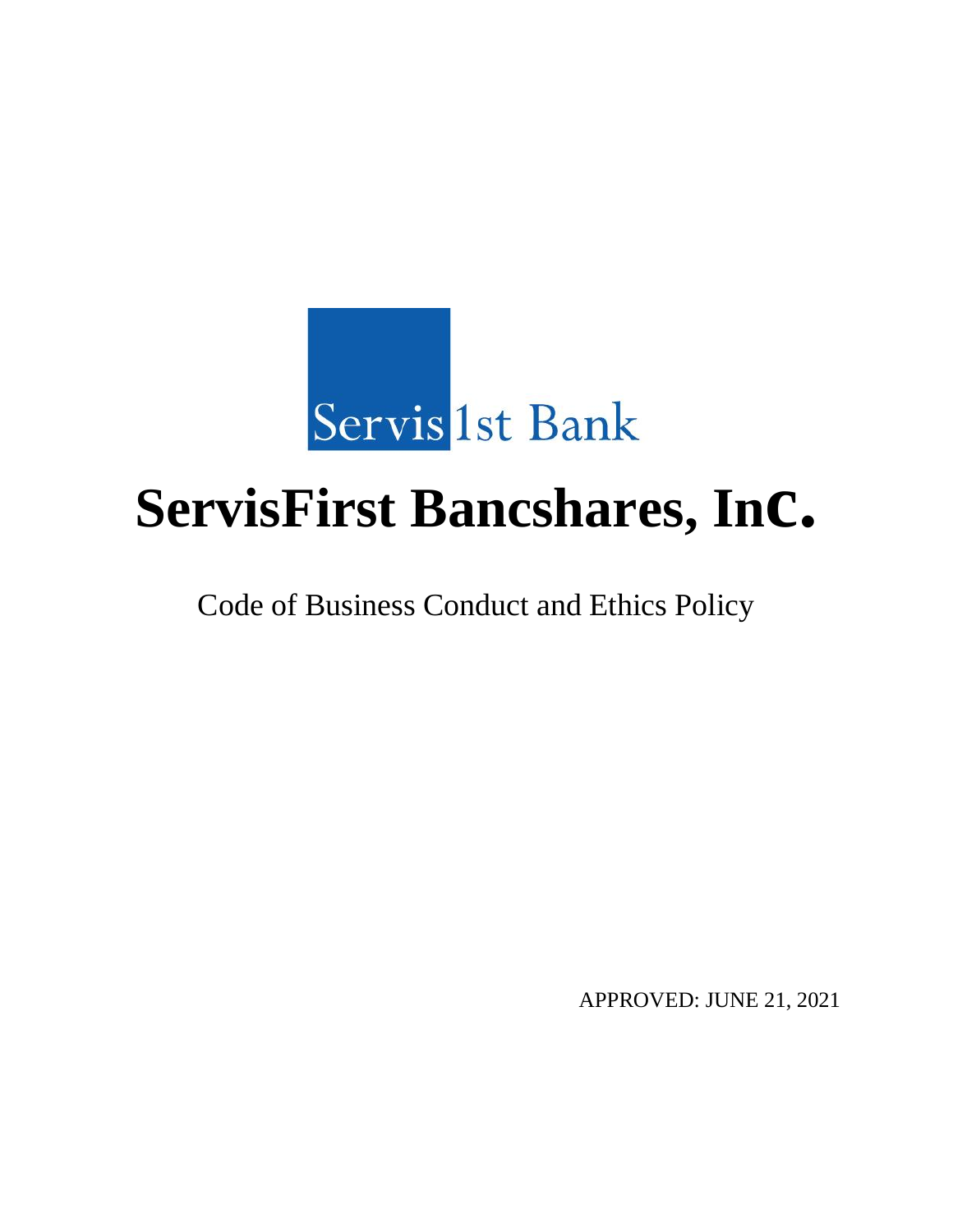#### **ServisFirst Bank Code of Business Conduct And Ethics**

The Board of Directors of ServisFirst Bancshares, Inc. (with its subsidiaries, the "Company") has adopted this Code of Business Conduct and Ethics (this "Code") to:

- Promote honest and ethical conduct, including fair dealing and the ethical handling of conflicts of interest;
- Promote full, fair, accurate, timely and understandable disclosure;
- Promote compliance with applicable laws and governmental rules and regulations;
- Ensure the protection of the Company's legitimate business interests, including corporate opportunities, assets, and confidential information;
- Promote fair dealing practices;
- Deter wrongdoing; and
- Ensure accountability and adherence to this Code.

All Directors, Executive Officers, and employees of the Company are required to be familiar with this Code and to adhere to those principles and procedures set forth in this Code that apply to them.

For purposes of this Code, the "Code of Ethics Contact Person" will be the Company's "Employee Hotline" unless another contact person is specified in this Code for certain reports, or such specified person is unavailable.

From time to time, the Company may waive some provisions of this Code. Any waiver of this Code for Executive Officers or Directors of the Company may be made only by the full Board of Directors and must be promptly disclosed as required by the SEC and NYSE rules. Any waiver for other employees may be made only by a committee of the Board or an Executive Officer of the Company specifically granted such authority.

# **I. HONEST AND CANDID CONDUCT**

Each Director, Executive Officer, and employee owes a duty to the Company to act with integrity. Integrity requires, among other things, being honest and candid. Deceit and subordination of principle are inconsistent with integrity.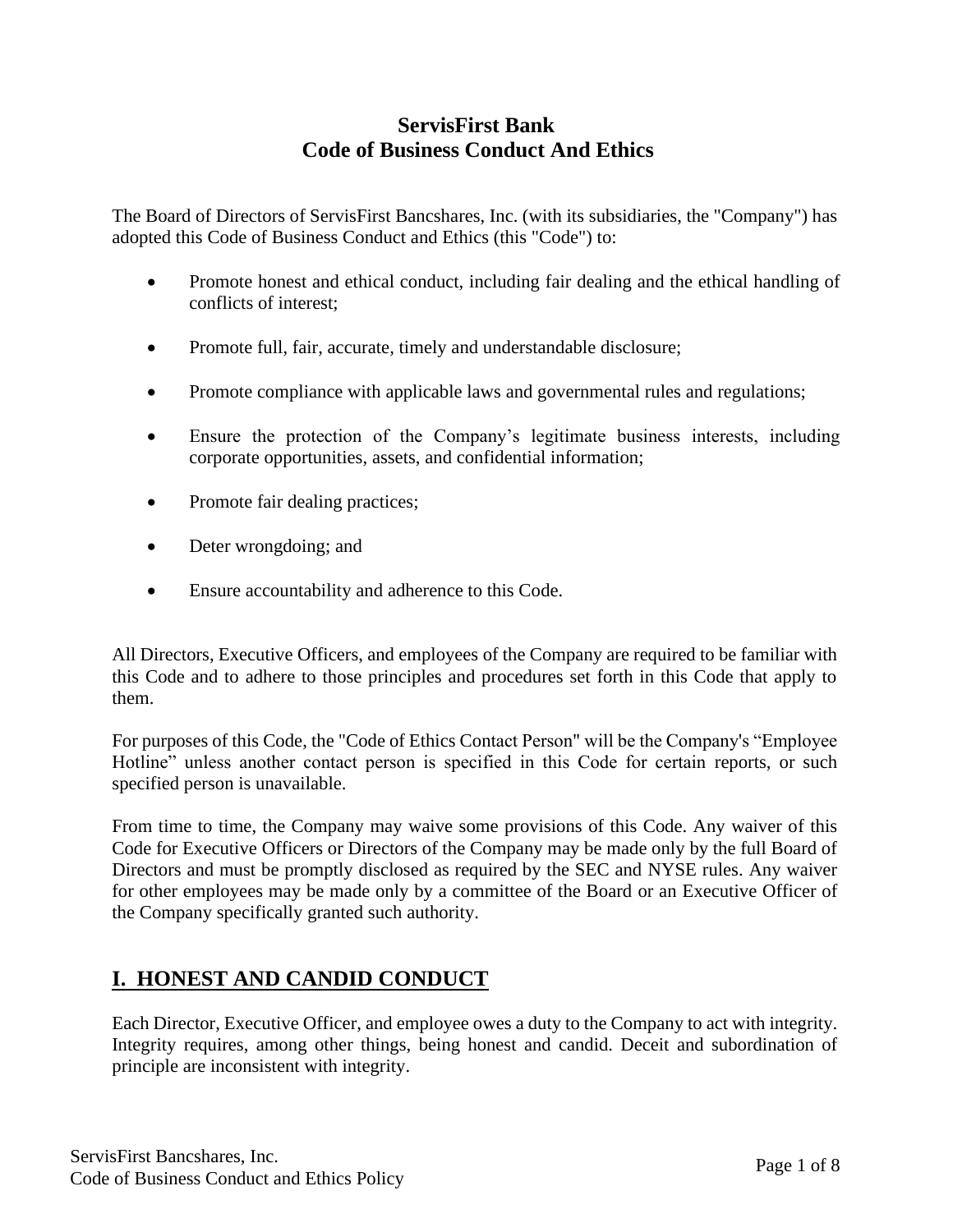Each Director, Executive Officer, and employee must:

- Act with integrity, including being honest and candid while still maintaining the confidentiality of information where required or consistent with the Company's policies;
- Observe both the form and spirit of laws and governmental rules and regulations, accounting standards and Company policies; and
- Adhere to a high standard of business ethics.

## **II. CONFLICTS OF INTEREST**

A "conflict of interest" occurs when an individual's private interest interferes or appears to interfere with the interests of the Company. A conflict of interest can arise when a Director, Executive Officer or employee takes actions or has interests that may make it difficult to perform his or her Company work objectively and effectively. For example, a conflict of interest would arise if a Director, Executive Officer or employee, or a member or his or her family, receives improper personal benefits as a result of his or her position in the Company. Any material transaction or relationship that could reasonably be expected to give rise to a conflict of interest should be discussed with the Company's Director of Human Resources with notice to the Chief Risk Officer.

Service to the Company should never be subordinated to personal gain and advantage. Conflicts of interest should, wherever possible, be avoided.

In particular, a clear conflict of interest situation involving Directors, Executive Officers and other employees who occupy supervisory positions or who have discretionary authority in dealing with any third party specified below may include the following:

- Any significant ownership interest in any supplier or customer;
- Any consulting or employment relationship with any customer, client, supplier or competitor;
- Any outside business activity that detracts from an individual's ability to devote appropriate time and attention to his or her responsibilities with the Company;
- The receipt of non-nominal gifts or excessive entertainment from any company with which the Company has current or prospective business dealings;
- Being in the position of supervising, reviewing or having any influence on the job evaluation, pay or benefit of any immediate family member; and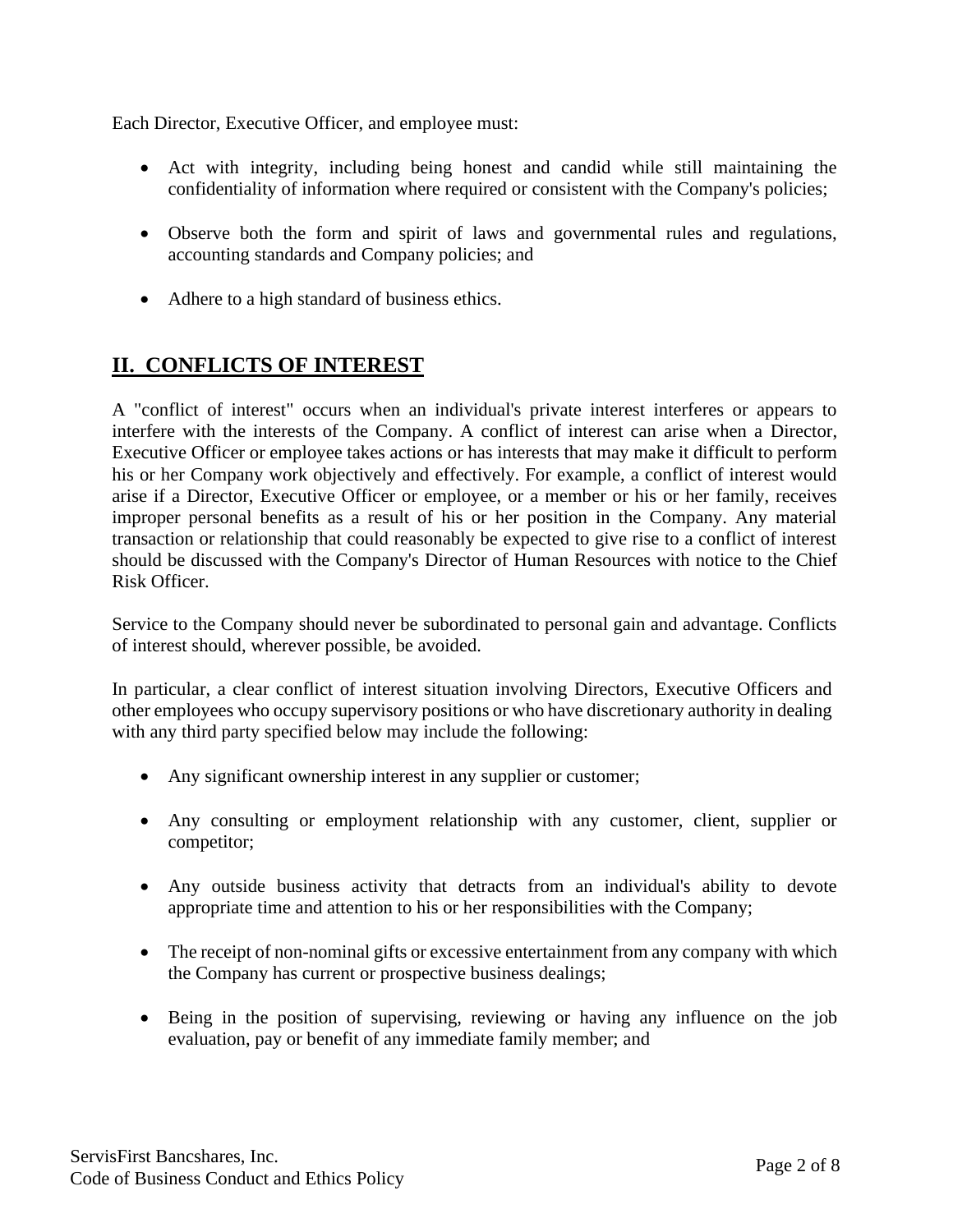• Selling anything to the Company or buying anything from the Company, except on the same terms and conditions as comparable Directors, Executive Officers or employees are permitted to so purchase or sell.

Persons other than Directors and Executive Officers who have questions about a potential conflict of interest or who become aware of an actual or potential conflict should discuss the matter with and seek a determination and prior authorization or approval from the Director of Human Resources. If the Director of Human Resources is involved in the potential or actual conflict, the matter should instead be discussed directly with the Company's Chief Operating Officer (the "COO") or the Chief Financial Officer (the "CFO").

Anything that would present a conflict for a Director, Executive Officer, or employee would likely also present a conflict if it were related to a member of his or her family.

## **III. DISCLOSURE**

Each Director, Executive Officer, or employee materially involved in the Company's disclosure process, including the Chief Executive Officer, the President, the CFO, the COO is required to be familiar with and comply with the Company's disclosure controls and procedures and internal control over financial reporting, to the extent relevant to his or her area of responsibility, so that the Company's public reports and documents filed with the Securities and Exchange Commission (the "SEC") comply in all material respects with the applicable federal securities laws and SEC rules. In addition, each such person having direct or supervisory authority regarding these SEC filings or the Company's other public communications concerning its general business, results, financial condition and prospects should, to the extent appropriate within his or her area of responsibility, consult with other Company Executive Officers and employees and take other appropriate steps regarding these disclosures with the goal of making full, fair, accurate, timely and understandable disclosure.

#### **Executive Officers' Principles and Responsibilities**

Executive Officers shall adhere to and advocate to the best of their knowledge and ability the following principles and responsibilities governing their professional and ethical conduct.

- 1. Act with honesty and integrity, including the ethical handling of actual or apparent conflicts of interest between personal and professional relationships. Promptly disclose to the Director of Human Resources with notice to the Chief Risk Officer of the nature of any such conflict of interest or any material transaction or relationship that reasonably could be expected to give rise to such a conflict of interest and abide by any conditions imposed to control or eliminate any potential conflict of interest. Intimidation or harassment of any employee is expressly prohibited.
- 2. Provide full, fair, accurate, timely, understandable, and complete information in reports and documents that the Company files with, or submits to, the SEC and in other public communications made by the Company.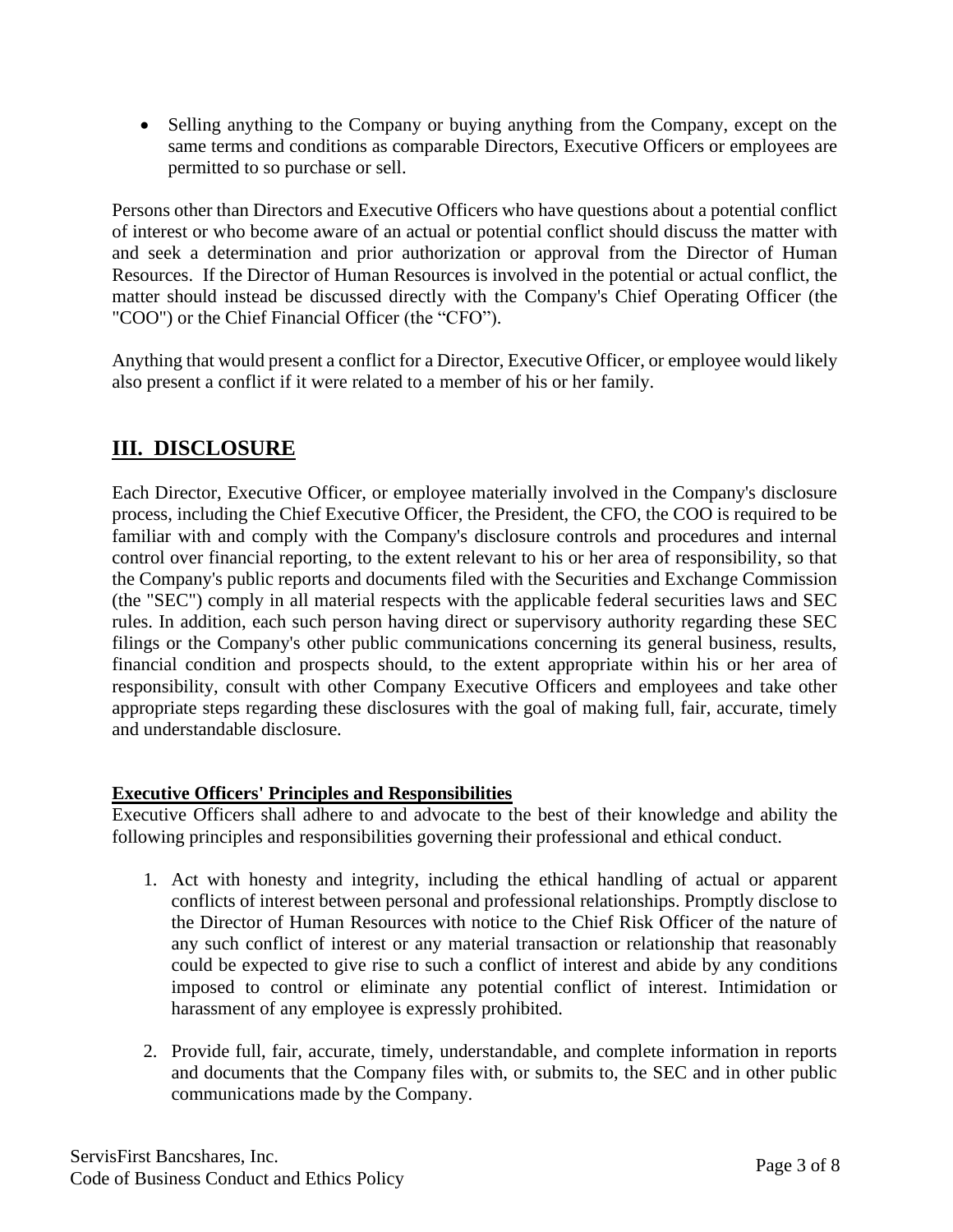- 3. Provide stockholders, the Board of Directors, members of the Company management team and other employees with information that is accurate, complete, objective, relevant, timely and understandable.
- 4. Ensure that all transactions are appropriately and adequately documented, and that source and original documentation is organized, maintained, and safeguarded.
- 5. Ensure all transactions are accurately reported, timely, and in accordance with U.S. Generally Accepted Accounting Principles and with the Company policies. When a question or clarification is needed, approval from the Company's CFO or Controller will be obtained prior to recording the transaction.
- 6. Comply with all applicable laws, rules, and regulations of federal, state and local governments, listing authorities and other regulatory agencies.
- 7. Act in good faith, responsibly, with due care, competence, and diligence, without misrepresenting material facts or circumstances or allowing their independent judgment to be subordinated and without seeking improperly to influence or hinder the Company's independent auditors in any way in the performance of their engagement.
- 8. Protect the confidentiality of proprietary information acquired in the course of their work. Confidential information acquired in the course of their work shall in no event be used for personal advantage.
- 9. Share knowledge and maintain skills important and relevant to stockholders, the Board of Directors, members of the Company's management team and other employees and the Company's needs.
- 10. Proactively promote ethical behavior as a responsible partner among peers in the work environment.
- 11. Ensure responsible use of and control over all assets, resources and information employed or entrusted to them.
- 12. Assist in design and implementation of internal controls regarding the reliability of financial reporting, including disclosure controls. Perform all designated internal controls and ensure that subordinates perform internal controls for which they are responsible. Ensure that controls are performed at the specified frequency.
- 13. Ensure that receipts and expenditures are made only in accordance with the Company's policies.
- 14. Promptly report observed or suspected Code violations.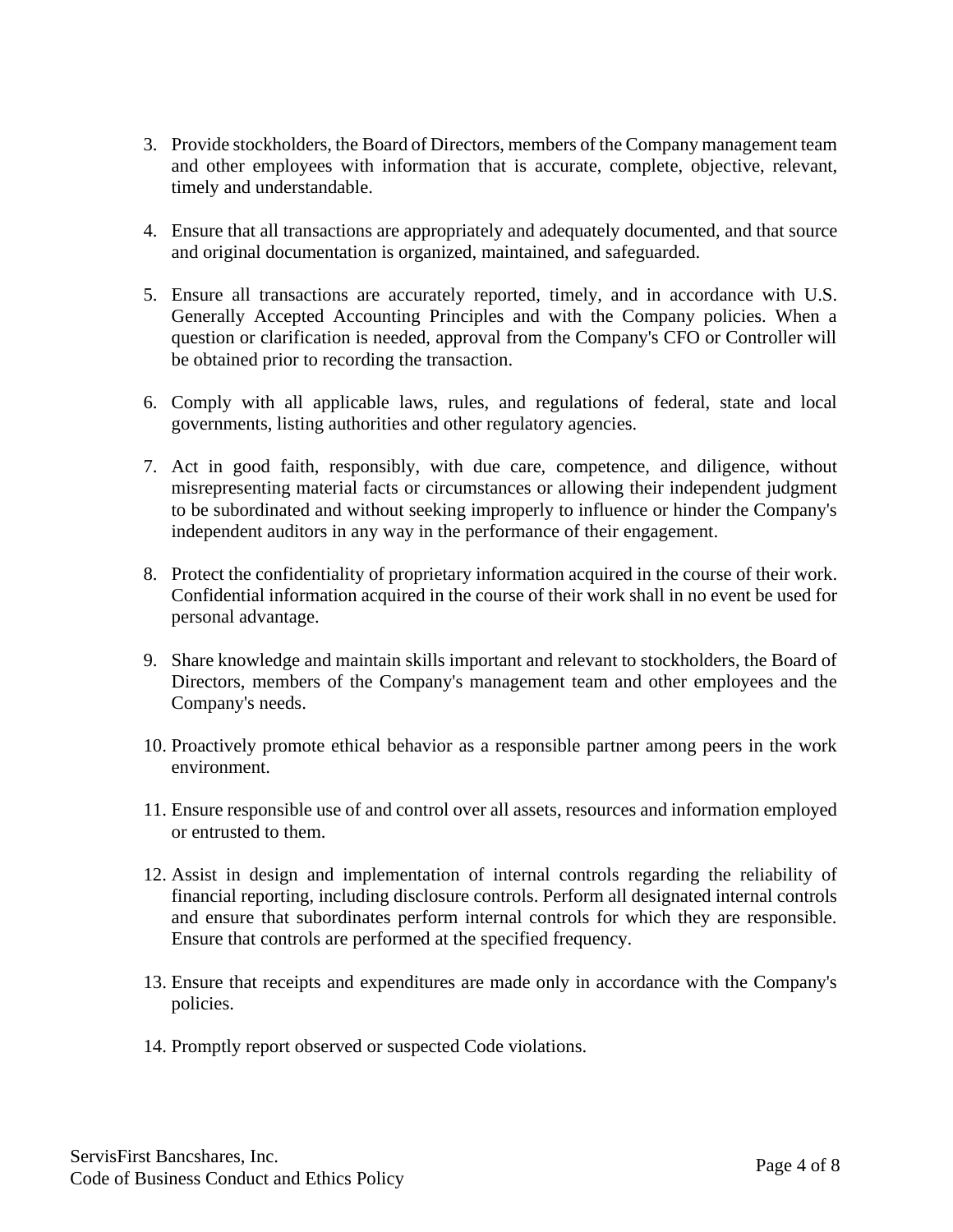#### **Reporting of Violations of the Code, Illegal or Unethical Behavior**

Directors, Executive Officers, and employees and others are expected to report observed or suspected violations of the Code and illegal or unethical behavior to the Director of Human Resources with notice to the Chief Risk Officer. Complaints regarding Company accounting, internal accounting controls or auditing matters may also be addressed to:

The Audit Committee ServisFirst Bancshares, Inc. 2500 Woodcrest Place Birmingham, AL 35209

Directors, Executive Officers, and employees may also use the Company's "Employee Hotline." Reports will be treated in a confidential manner. Investigations related to this Code will be conducted by the Audit Committee. Directors, Executive Officers, and employees are expected to cooperate fully and in good faith in internal investigations of misconduct and violations of this Code.

# **IV. COMPLIANCE**

It is the Company's policy to comply with all applicable laws, rules and regulations. It is the personal responsibility of each employee, Executive Officer and Director to adhere to the standards and restrictions imposed by those laws, rules, and regulations.

It is against Company policy and in many circumstances illegal for a Director, Executive Officer, or employee to profit from undisclosed information relating to the Company or any other company. Any Director, Executive Officer or employee may not purchase or sell any of the Company's securities while in possession of material nonpublic information relating to the Company. Also, any Director, Executive Officer or employee may not purchase or sell securities of any other company while in possession of any material nonpublic information relating to that company.

Any Director, Executive Officer or employee who is uncertain about the legal rules involving a purchase or sale of any Company securities or any securities in companies that he or she is familiar with by virtue of his or her work for the Company, should consult with the Company's securities counsel, Laura P. Washburn with the Bradley Arant Boult Cummings LLP law firm, (205) 521- 8370.

# **V. REPORTING AND ACCOUNTABILITY**

The Audit Committee is responsible for applying this Code to specific situations in which questions are presented to it and has the authority to interpret this Code in any particular situation. Any Director, Executive Officer or employee who becomes aware of any existing or potential violation of this Code is required to notify the Director of Human Resources with notice to the Chief Risk Officer promptly. Failure to do so is itself a violation of this Code.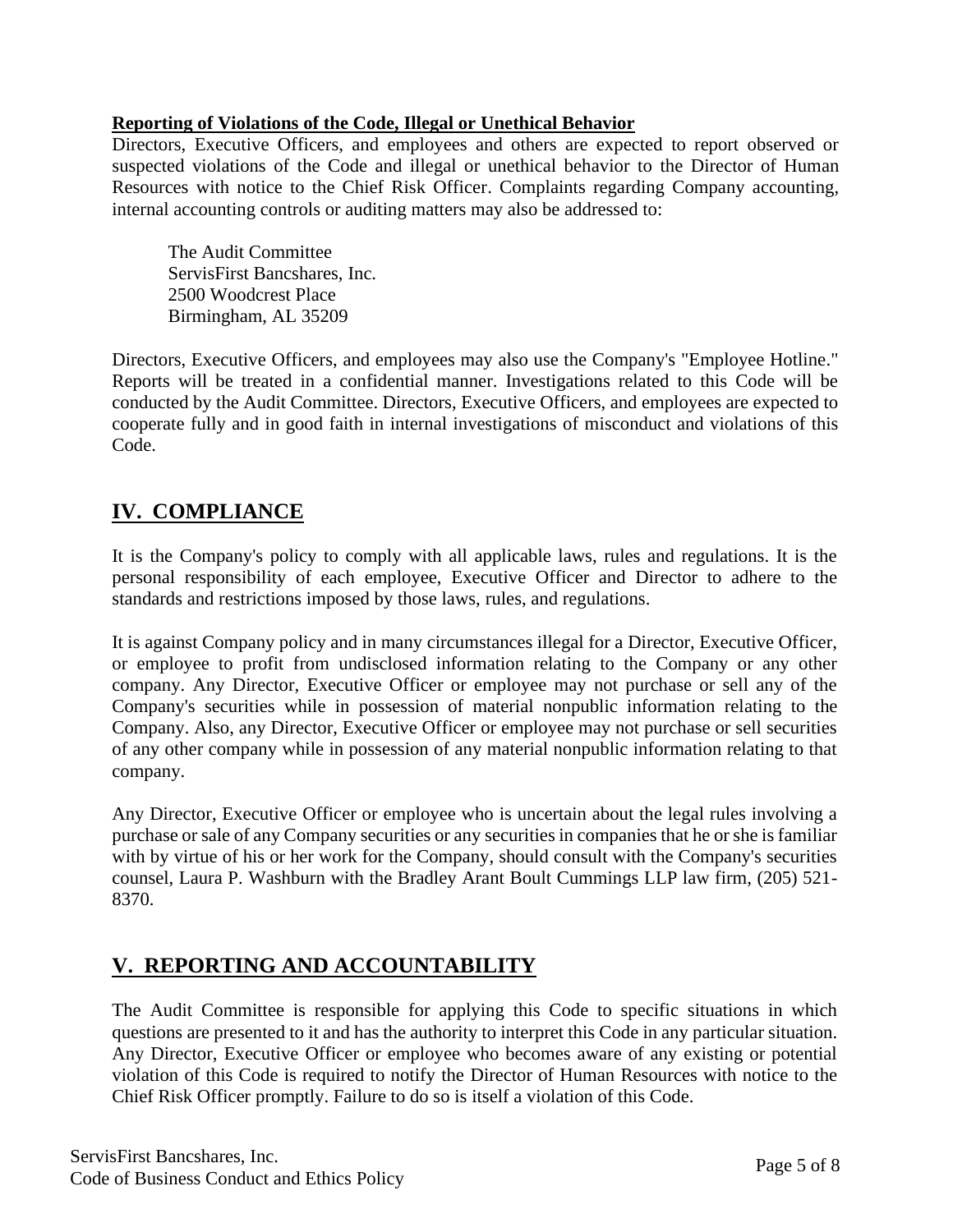Any questions relating to how this Code should be interpreted or applied should be addressed to the Company's Director of Human Resources. A Director, Executive Officer or employee who is unsure of whether a situation violates this Code should discuss the situation with the Company's Director of Human Resources with notice to the Chief Risk Officer to prevent possible misunderstandings and embarrassment at a later date.

Each Director, Executive Officer or employee must:

- Notify the Director of Human Resources with notice to the Chief Risk Officer promptly of any existing or potential violation of this Code;
- Report actions prohibited by this Code involving Directors or Executive Officers to the Audit Committee; and
- Not retaliate against any other Director, Executive Officer, or employee for reports of potential violations that are made in good faith.

The Audit Committee shall cause all action that it considers appropriate be taken to investigate any violations reported to the Committee. If a violation has occurred, the Company will take such disciplinary or preventive action as it deems appropriate, after consultation with the Audit Committee, in the case of a Director or Executive Officer, or in the case of any other employee, either the Audit Committee or a person or persons designated by the Audit Committee who need not be an employee of the Company.

#### **VI. CORPORATE OPPORTUNITIES**

Directors, Executive Officers and employees owe a duty to the Company to advance the Company's business interests when the opportunity to do so arises. Directors, Executive Officers and employees are prohibited from taking (or directing to a third party) a business opportunity that is discovered through the use of corporate property, information or position, unless the Company has already been offered the opportunity and turned it down. More generally, directors, officers and employees are prohibited from using corporate property, information, or position for personal gain and from competing with the Company.

Sometimes the line between personal and Company benefits is difficult to draw, and sometimes there are both personal and Company benefits in certain activities. Directors, Executive Officers and employees who intend to make use of Company property or services in a manner not solely for the benefit of the Company should consult beforehand with the Director of Human Resources with notice to the Chief Risk Officer

#### **VII. CONFIDENTIALITY**

Directors, Executive Officers, and employees often learn confidential or proprietary information about the Company, its customers, suppliers, or other outside parties. Directors, Executive